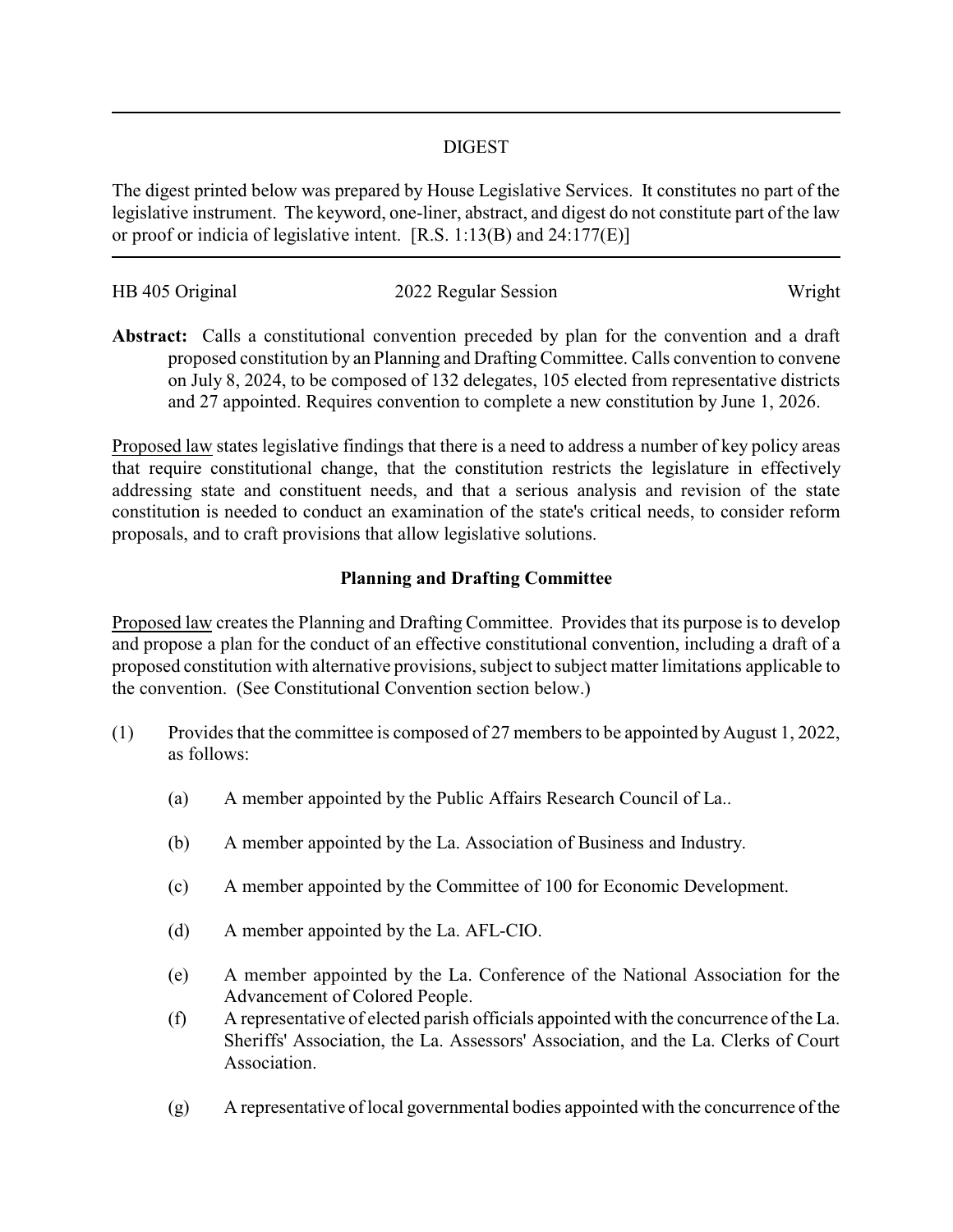La. Municipal Association, the Police Jury Association of La., and the La. School Boards Association.

- (h) One representative of the La. State Law Institute appointed by the La. State Law Institute.
- (i) A representative of the La. State University system appointed by the Board of Supervisors of La. State University and Agricultural and Mechanical College.
- (j) A representative of the Southern University system appointed by Board of Supervisors of Southern University and Agricultural and Mechanical College.
- (k) A representative of the University of La. System appointed by the Board of Supervisors for the University of La. system.
- (l) One member appointed by the Council for a Better Louisiana.
- (m) A representative of the La. Farm Bureau Federation appointed by the La. Farm Bureau board of directors.
- (n) One member appointed with the concurrence of the La. District Judges Association, the Conference of Court of Appeal Judges, and the chief justice of the La. Supreme Court.
- (o) Four members appointed by the speaker of the House of Representatives.
- (p) Four members appointed by the president of the Senate.
- (q) Four members appointed by the governor.
- (r) One representative of the La. Tax Institute appointed by the board of the La. Tax Institute.
- (2) Requires the committee to hold its organizational meeting not later than Sept. 8, 2022, and elect a chairman, a vice chairman, and other officers it finds necessary. Provides for filling of committee vacancies in the manner of the original appointments.
- (3) Requires the committee to prepare a plan for the conduct of an effective constitutional convention, such plan to include:
	- (a) A policy agenda for the convention which shall include (subject to subject matter limitations on the convention described below): identification of significant policy areas to be addressed; a draft of a proposed constitution, including provisions addressing significant policy areas and other necessary provisions; materials explaining the significant policyissue proposals; alternative proposals on significant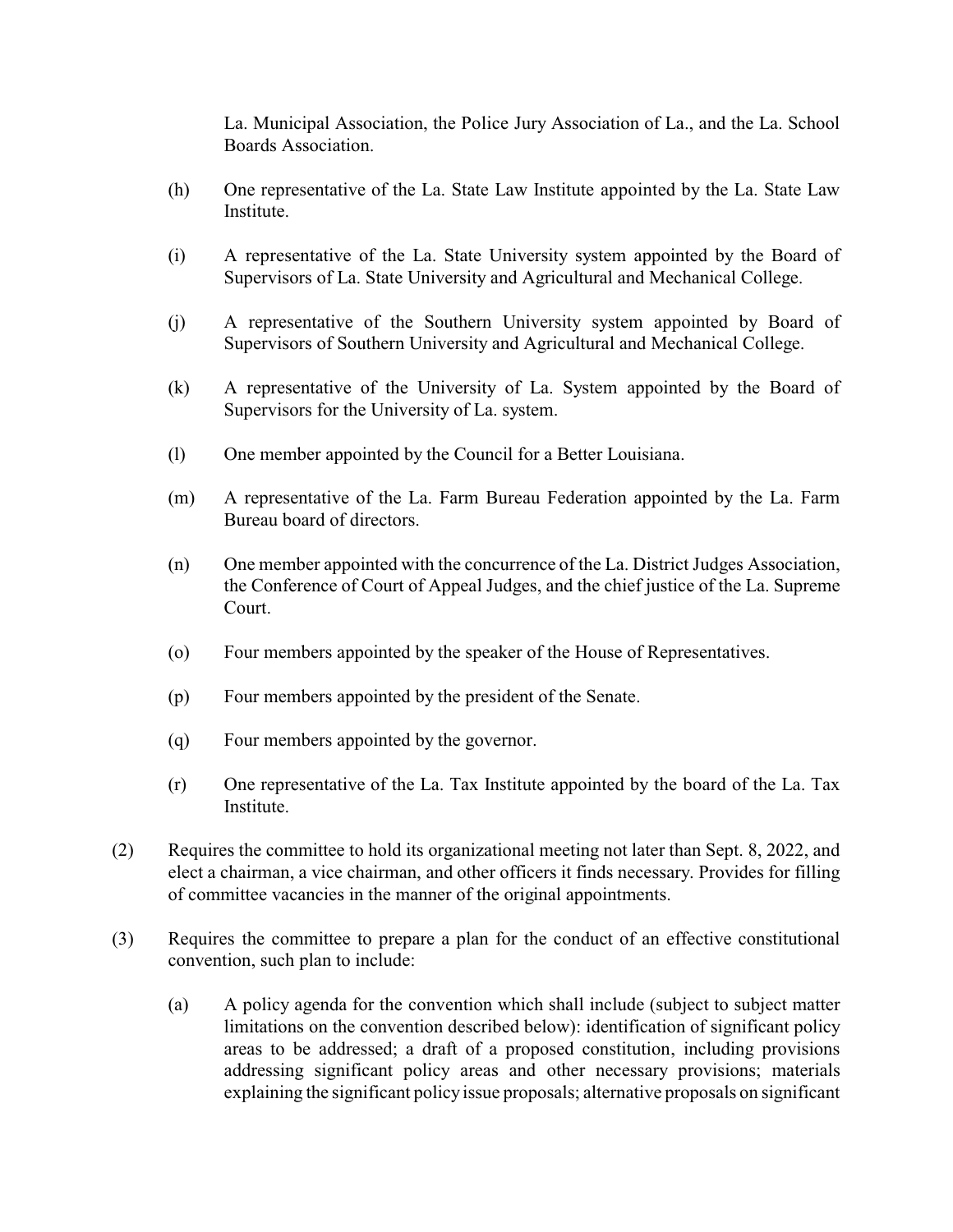policy areas, together with explanations and explanatory materials (to include multiple optional approaches and solutions); and pertinent background material and data on significant policy areas.

- (b) Background and other materials useful to the convention.
- (c) Proposals for elimination of statutorymaterials and recommendations for legislative action relative thereto.
- (d) Recommendations for convention organization and deliberations, including significant rules of procedure.
- (e) Recommendations for convention budget needs.
- (f) Recommendations for procedures for submission of alternative proposals to the voters and ballot structure.
- (4) Authorizes the committee to create or appoint advisory committees or task forces to advise or assist in its studies, composed of representatives of the public or private sectors.
- (5) Requires the Planning and DraftingCommittee to request the provision of staff including any professional, research, and other employees necessary to accomplish its duties timely; and personnel provided by the LSU, Southern University, Tulane University, and Loyola University law schools from the faculty as requested by the committee. Authorizes the committee to use personnel, facilities, and services of the legislative auditor, the legislative fiscal officer, and the staffs of the House of Representatives and the Senate, and to request and utilize counsel, assistance, personnel, facilities, and advice from public and private sources. Authorizes the committee to call upon the members or staffs of state departments or agencies for data and assistance and requires them to cooperate with the committee.
- (6) Requires the committee to complete its work and submit to the legislature by Feb. 27, 2023, its plan for the conduct of an effective constitutional convention. Requires that a copy of such report be submitted to the governor and to the constitutional convention when it convenes.
- (7) Authorizes the committee to accept grants, donations, gifts, monies, aid, facilities, and services from public or private sources which shall be recorded with donor names in the records of the committee and the convention and shall be open to inspection by any person.
- (8) Makes committee members subject to the same limitations on other compensation as provided for convention delegates. (See Constitutional Convention section below). Provides that expenses of the committee may be paid from any funds available for the purpose and, with the approval of the presiding officers of the two houses of the La. Legislature, from funds available for expenses of the legislature.
- (9) Requires that legislative committee rooms in the state capitol be available for committee use, unless required for legislative committee meetings. Permits the committee to use facilities and services of any state or local department or agency and requires that they cooperate by furnishing services and facilities upon request. Also authorizes the committee to use the facilities and services of other persons and organizations.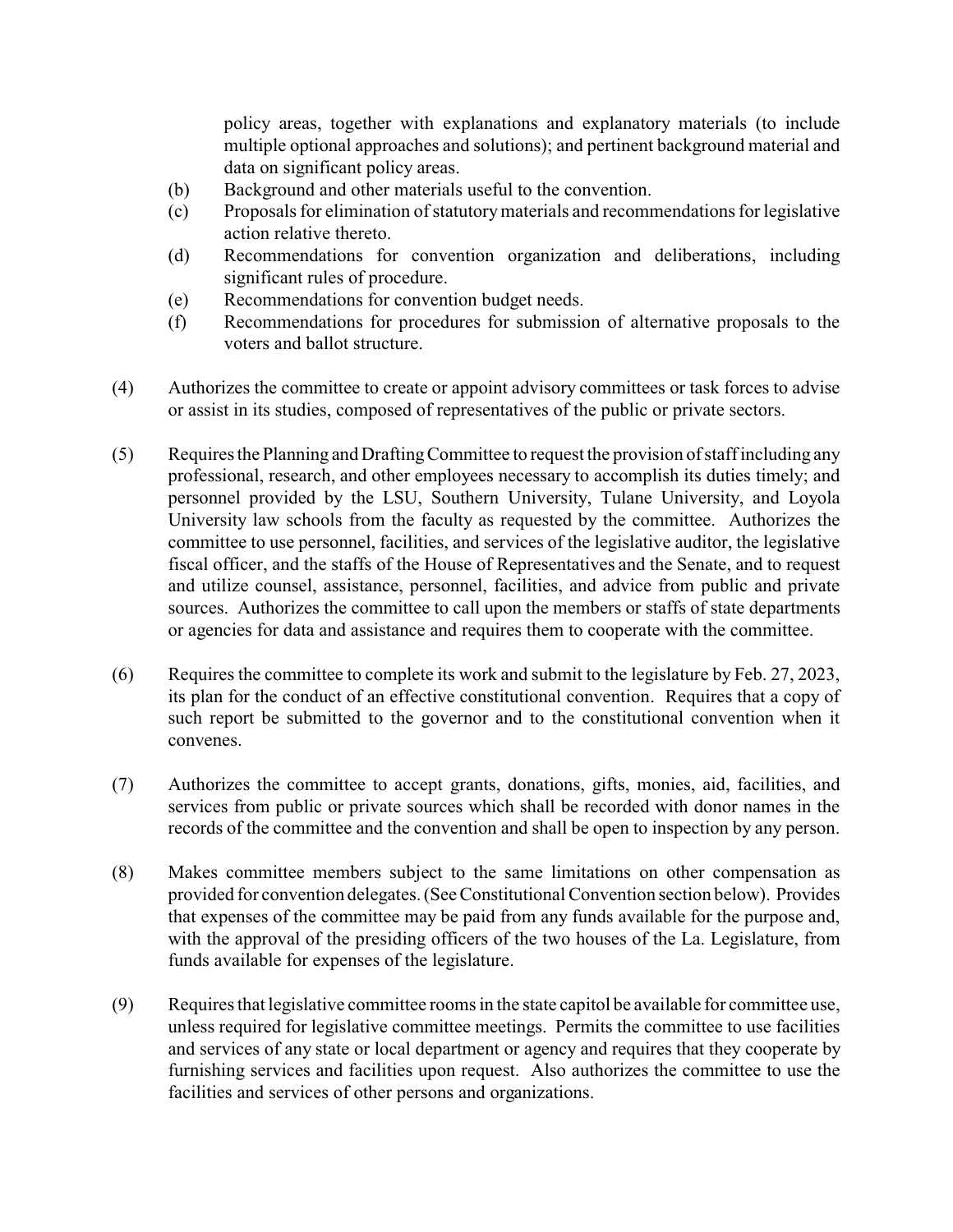(10) Provides that the Planning and Drafting Committee shall be dissolved 30 days after submission of the plan for the conduct of the constitutional convention to the convention unless a different termination date is provided in convention rules.

## **Constitutional Convention**

Proposed law provides for a constitutional convention as follows:

- (1) Calls the convention to convene at noon on July 8, 2024, to frame a new constitution for the state, subject to the terms, conditions, and provisions of proposed law.
- (2) Provides for 132 delegates as follows:
	- (a) 105 delegates to be elected from House of Representatives 2023 election districts at the regularly scheduled gubernatorial elections in 2023.
	- (b) 27 delegates who shall be the members of the Planning and DraftingCommittee (see above).
- (3) Requires that delegates be qualified electors of the state and that elected delegates be residents of the district from which elected. Prohibits legislators from serving as delegates. Prohibits candidates for the state legislature from also qualifying as a candidate for convention delegate. Excepts selection and service of members and staff of the Planning and Drafting Committee and delegates and staff of the convention from dual employment/dual officeholding laws. Members of the Planning and Drafting Committee, delegates, and staff are subject to the code of ethics, and, in the case of elected delegates and candidates for delegate, the campaign finance laws. Further, members of the Planning and Drafting Committee, delegates, and staff are considered public officers, public officials, public employees, or person in a position of public authority for purposes of the application of the provisions of the La. Criminal code. Attorney delegates are entitled to continuance of cases in which they are counsel of record while attending sessions and convention work.
- (4) Provides that the election for delegates shall be held at the primary election on Oct. 14, 2023, and if a general election is necessary, on Nov. 18, 2023. Candidates qualify without regard to party affiliation. Election is to be in accordance with provisions for election of candidates for public office in the La. Election Code.
- (5) Provides for conduct of the elections in accordance with the election code, except for any conflicts with proposed law. Voters vote without regard to party affiliation. Provides for application of state law to tabulation of votes in delegates' election. Provides for election costs to be paid as provided by the La. Election Code as in the case of elections for the state legislature.
- (6) Provides for filling of vacancies in elected delegates' offices by joint appointment by the governor, the speaker of the House, and the president of the Senate of a qualified person from the same district. Provides for filling other vacancies in the same manner as the original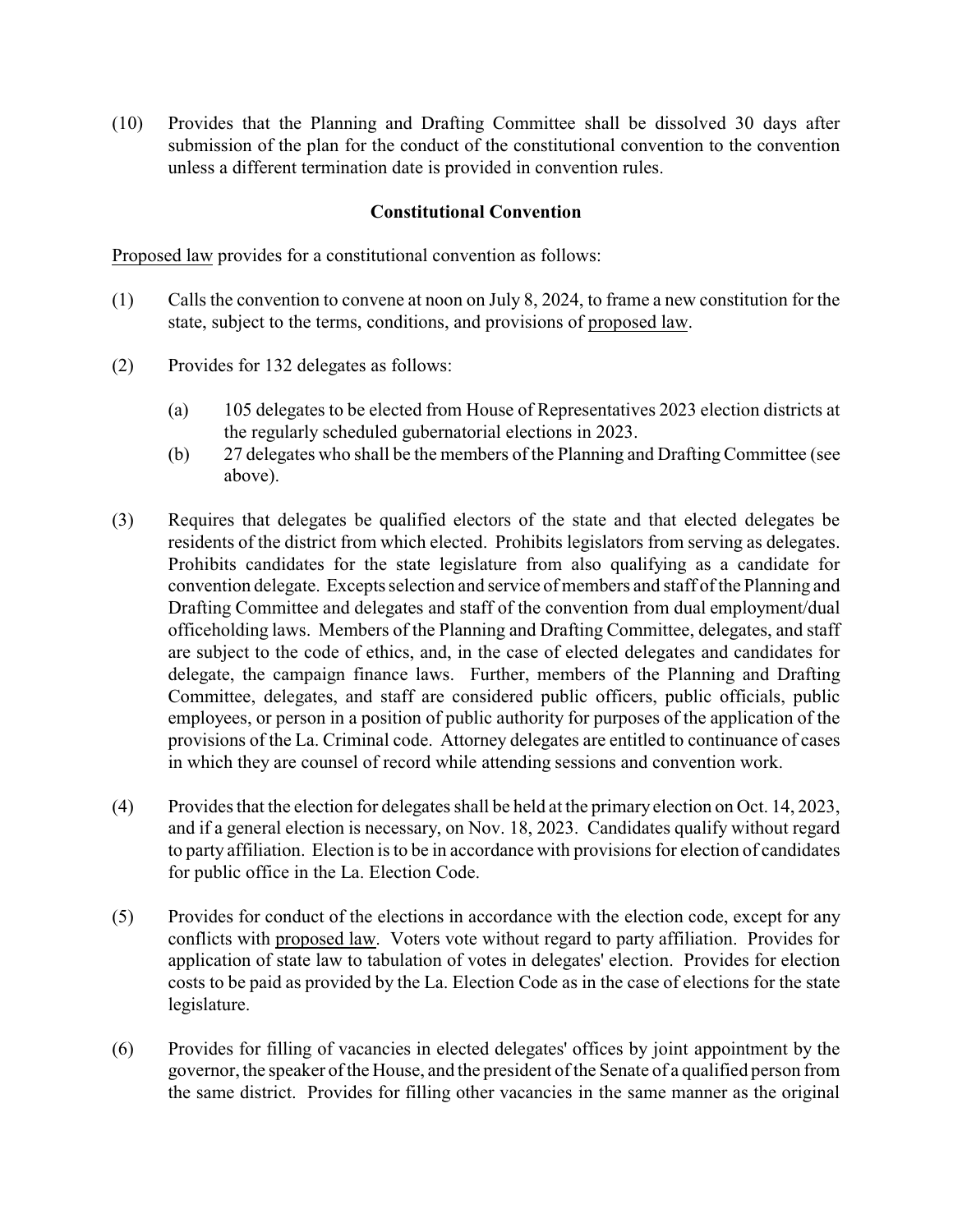selection within 30 days of vacancy.

Proposed law grants to the convention the authority to frame a new state constitution, including such alternative provisions as it deems appropriate. Prohibits the convention from proposing any changes that will:

- (1) Change or affect Article I (Declaration of Rights) in any way.
- (2) Cause indebtedness of the state or of any parish, municipality, district, or other political subdivision or authority to be impaired.
- (3) Cause the term of office of state or local elected officials to be reduced prior to the expiration of the term held at the time of the adoption of the new constitution, or cause the salary of any such official to be reduced prior to the expiration of such term.
- (4) Remove or permit the removal of the state capital from Baton Rouge.

Further permits the convention to: (1) renumber or rearrange provisions, (2) transfer or divide provisions, (3) change reference designations to conform to redesignated provisions, and (4) make any other purely formal or clerical changes in keeping with the purpose of the revision.

Provides that any action by the convention in contravention of the provisions relative to substantive restrictions shall be null and void and of no effect. Provides the procedure for judicial determination of the scope of the authority of the convention, questions relating to the construction and validity of the Act, or conformity of any action of the convention with the provisions of the Act and also provides for expedited hearings and decisions.

Proposed law provides for convention organization:

- (1) Includes provisions for oath for delegates; adoption of rules; election of chairman, vice chairman, chief clerical officer, and other officers deemed necessary by the convention; and election of an executive committee which shall include all of the elected officers of the convention; and other actions necessary to organize.
- (2) Provides for House and Senate staff designated by the presiding officers of the legislature, prior to the convention, to prepare rules of procedure for adoption by the convention, based on the 1973 convention rules, such rules to be subject to change and adoption by the convention. Prohibits proxy voting. Limits committee membership to 17 members.

Proposed law provides for the initial meeting of the convention on July 8, 2024. Provides that after organizational activities are completed, the convention may meet either as a full body or in committees until it completes its duties.

Proposed law provides for convention staff, budget, committees, meeting site, and other assistance: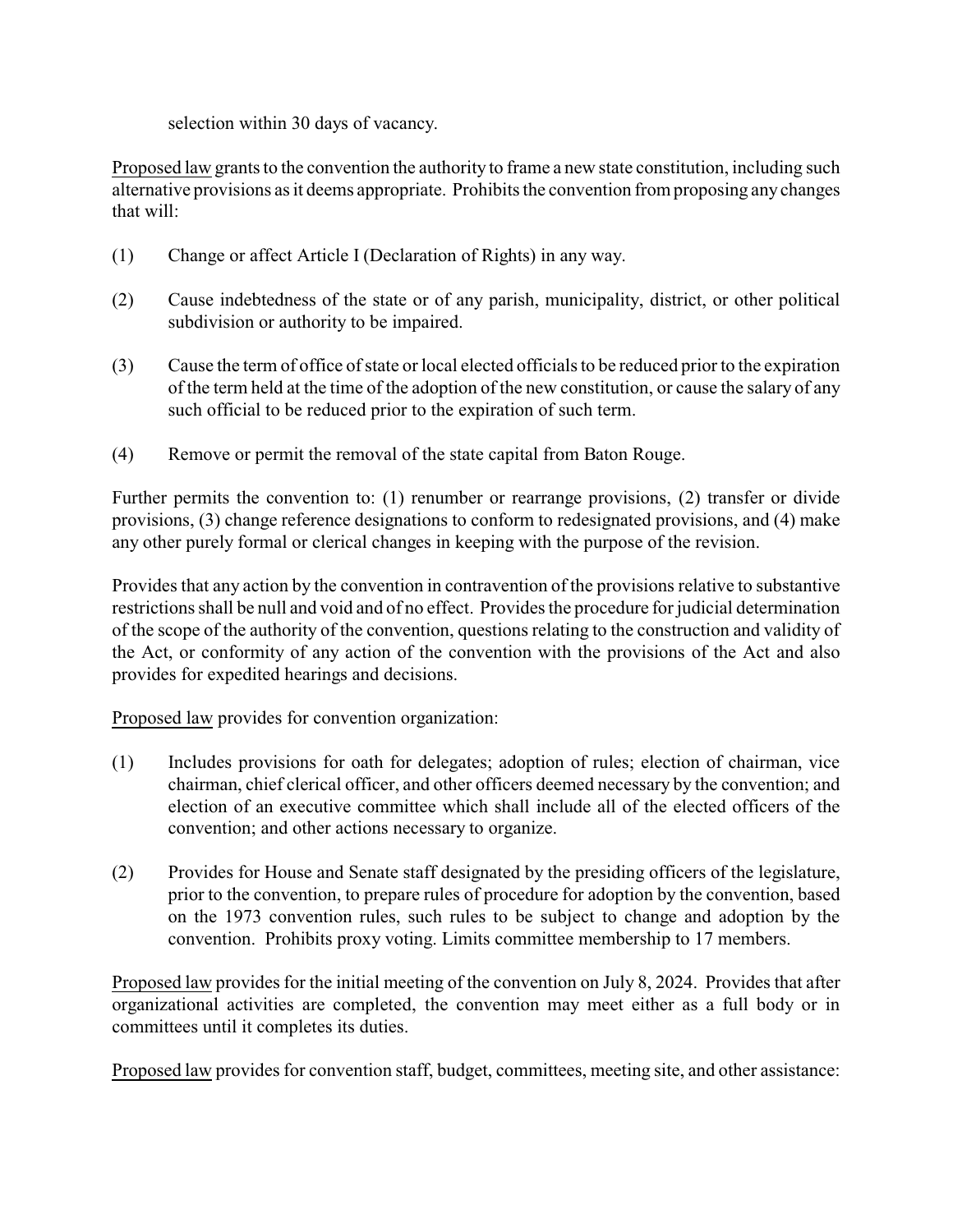- (1) Requires the executive committee to request the provision of professional, research, technical, and clerical staff from public or private sources as deemed necessary.
- (2) Provides that staff may include but not be limited to a research director, research assistants, personnel provided by the four law schools from the faculty as requested by the committee, and such other staff as deemed necessary by the executive committee. Allows the staff of the convention and of the Planning and Drafting Committee to continue to receive compensation from the staff person's regular bona fide employment.
- (3) Requires the executive committee to prepare a budget of anticipated expenses of the convention, based on the amount of the appropriation for the convention and any other funds available for expenditure.
- (4) Authorizes the executive committee to establish any substantive or procedural committees it deems necessary. Provides that the chairman of the convention appoint the chairman, vice chairman, and membership of each such committee.
- (5) Requires that the House Chamber and the legislative committee rooms in the state capitol be available for convention use, unless the legislature is in session. Authorizes the convention to meet elsewhere in Baton Rouge as determined by the chairman when state capitol facilities are not available or are insufficient.
- (6) Authorizes convention use of facilities and services of state departments and agencies and of political subdivisions and requires their cooperation in furnishing services, facilities, and employees. Authorizes the convention to accept grants, facilities, and services from public and private sources, with such to be recorded in convention records which shall be open for inspection.

Proposed law provides for compensation of delegates and payment of convention expenses:

- (1) Prohibits a delegate from accepting any compensation for work performed as a delegate to the convention, but allows a delegate to continue to receive compensation for the delegate's regular bona fide employment while a delegate.
- (2) Requires that the legislature make adequate appropriations to the convention for the payment of the necessary expenses of the convention such as supplies, materials, equipment, and printing for so long as the convention remains in existence and for so long thereafter as is necessary to pay the expenses of the convention. Provides that the convention is not a state budget unit. Specifies that the convention is subject to audit by the legislative auditor.
- (3) Requires that funds appropriated be withdrawn from the state treasury in accordance with warrants signed by the convention chairman and that checks be signed by the chairman and vice chairman, or the chairman or vice chairman and such other person as designated by the convention.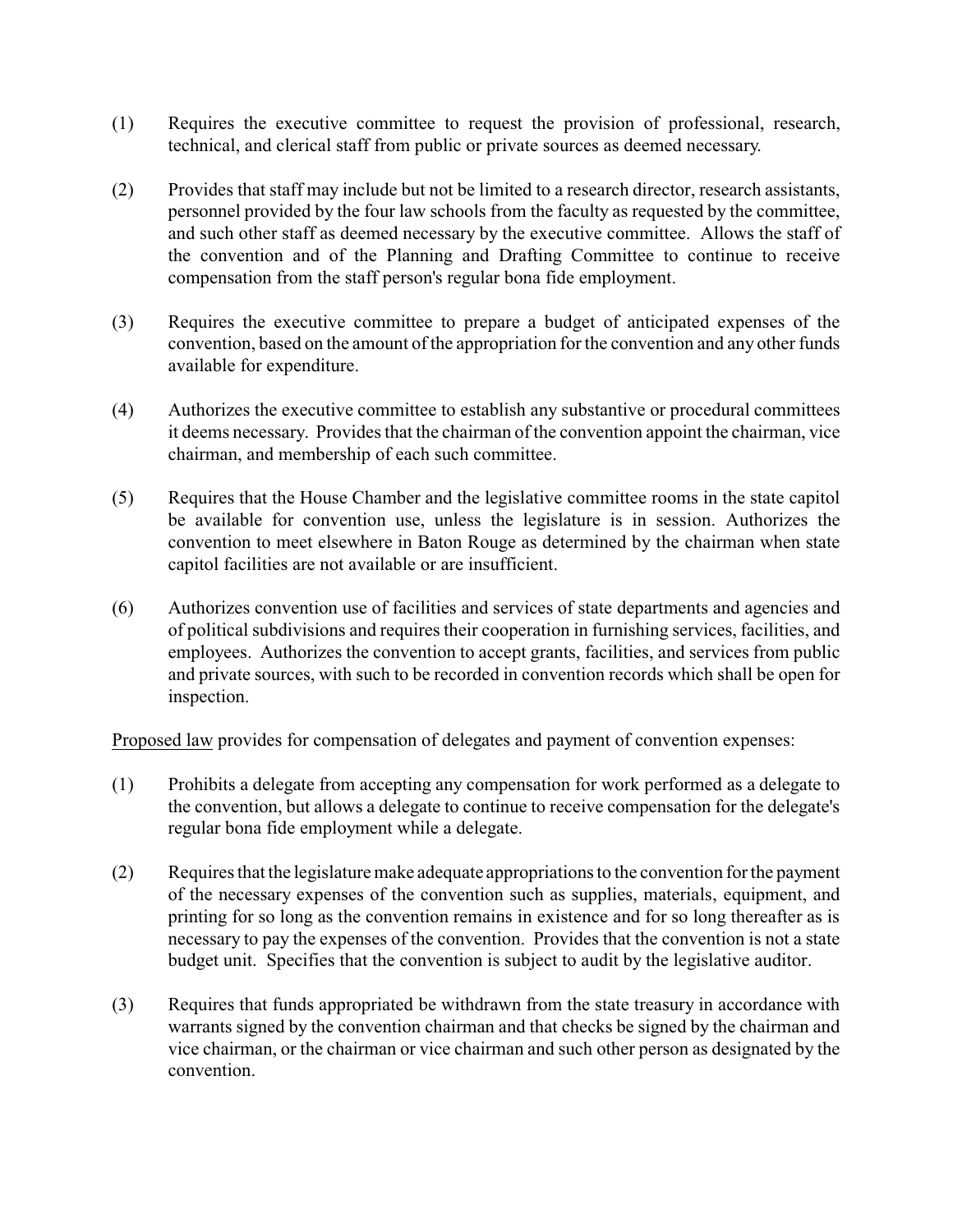#### **Submission to Voters/Effectiveness**

Proposed law requires the convention, upon completion of its work and subject to the subject matter limitations on the convention, to submit to the governor the proposed constitution and anyalternative provisions agreed upon completion by June 1, 2026. Provides that the constitution and any alternative provisions proposed for submission shall be submitted to the people for their adoption or rejection at a special election. Provides for the convention to determine the manner for submission of alternative proposals. Requires the governor to call the election within 15 days after the draft is submitted, to be held at the same time as the congressional primary in 2026 (Nov. 3, 2026). Provides for the election to be held and the results thereof promulgated in accordance with the La. Election Code and for costs to be paid as provided in the election code for elections in which a constitutional amendment appears on the ballot. Voters are allowed to vote without regard to party affiliation. Requires a majority vote to approve the constitution and any alternative proposals.

Proposed law, requires, upon promulgation of the results of the election by the secretary of state if the constitution is ratified and adopted by the people, that the governor proclaim the constitution, including alternative provisions adopted, to be the Constitution of La. Provides that the constitution and any such alternative provisions adopted shall become effective at midnight on Dec. 31, 2026, except as otherwise provided in the constitution or in any alternative provisions adopted.

Proposed law provides that if any provision or application of the Act which authorizes the convention to consider only certain subject matters and certain provisions of the constitution and prohibits the convention from considering other subject matters and provisions is held invalid then this entire Act shall be invalid and of no effect. Specifies, however, that if any other provision of this Act or the application thereof is held invalid, such invalidity shall not affect other provisions or applications of this Act which can be given effect without the invalid provision or application.

Effective upon signature of governor or lapse of time for gubernatorial action.

| What                                                       | Date                                                                                         |
|------------------------------------------------------------|----------------------------------------------------------------------------------------------|
| Planning & Drafting Committee members appointed by         | 8/1/22                                                                                       |
| Planning & Drafting Committee organizational meeting by    | 9/8/22                                                                                       |
| Planning & Drafting Committee to complete work by          | 2/27/23                                                                                      |
| Dissolution of Planning and Drafting Committee             | 30 days after submission of<br>plan to the convention (or<br>other date in convention rules) |
| Election of 105 convention delegates                       | 10/14/23 & 11/18/23                                                                          |
| Convention to convene.                                     | $7/8/2024$ (noon)                                                                            |
| Convention to submit draft constitution to the governor by | 6/1/2026                                                                                     |

### **Timetable for Major Provisions of Bill**